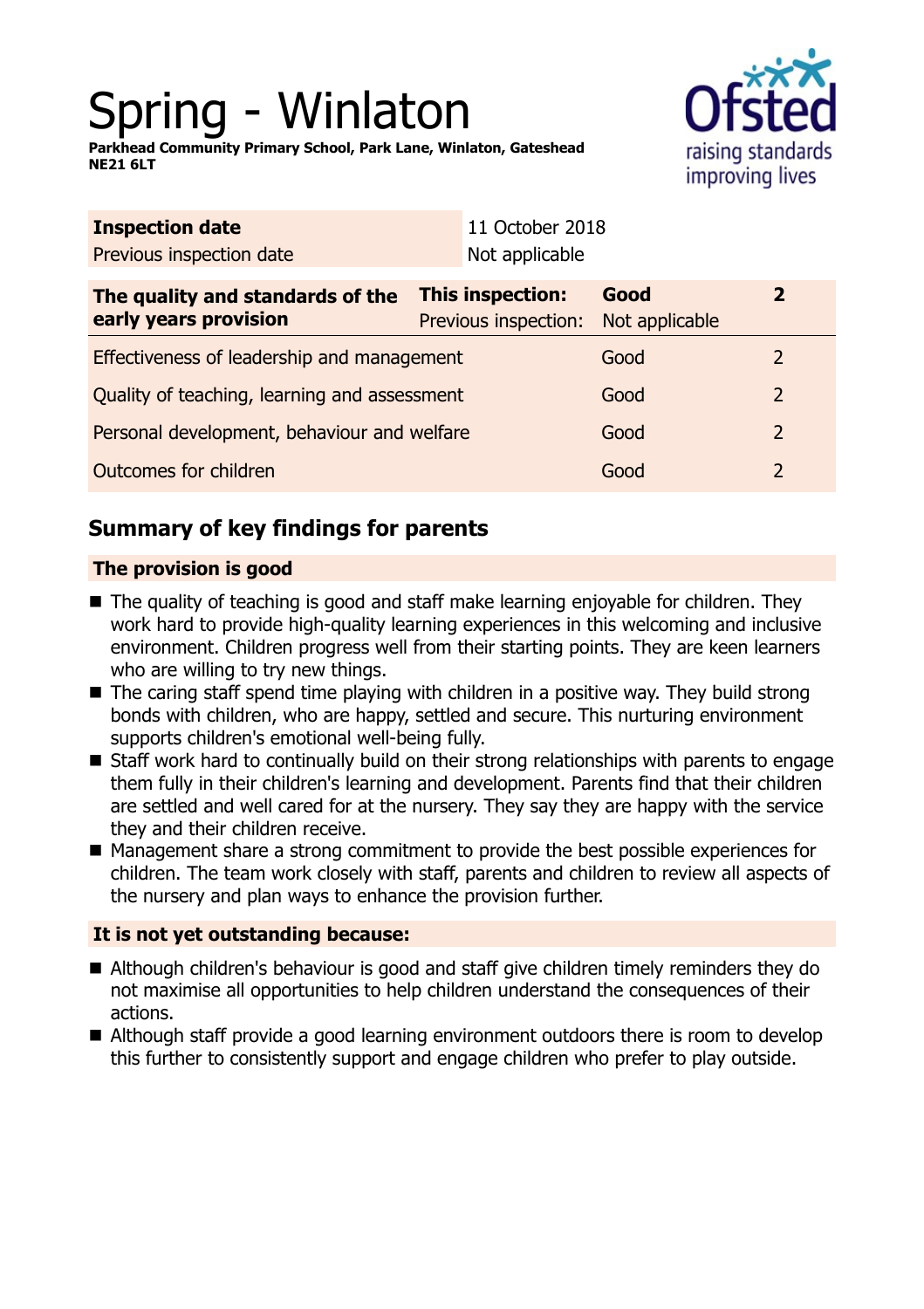# **What the setting needs to do to improve further**

#### **To further improve the quality of the early years provision the provider should:**

- maximise all opportunities to help children to understand the consequences of their actions and raise their awareness of their own and others' safety
- enhance the already good learning environment outdoors, to consistently support and engage children who prefer to play outside.

#### **Inspection activities**

- $\blacksquare$  The inspector observed the quality of teaching during activities indoors and outdoors and assessed the impact this has on children's learning.
- $\blacksquare$  The inspector had a tour of the nursery and spoke with staff and children during the inspection.
- $\blacksquare$  The inspector completed a joint observation with the nursery manager.
- $\blacksquare$  The inspector held a meeting with the nursery manager. She looked at relevant documentation and evidence of the suitability of staff working in the nursery.
- $\blacksquare$  The inspector spoke to a number of parents during the inspection and took account of their views.

#### **Inspector**

Lynne Pope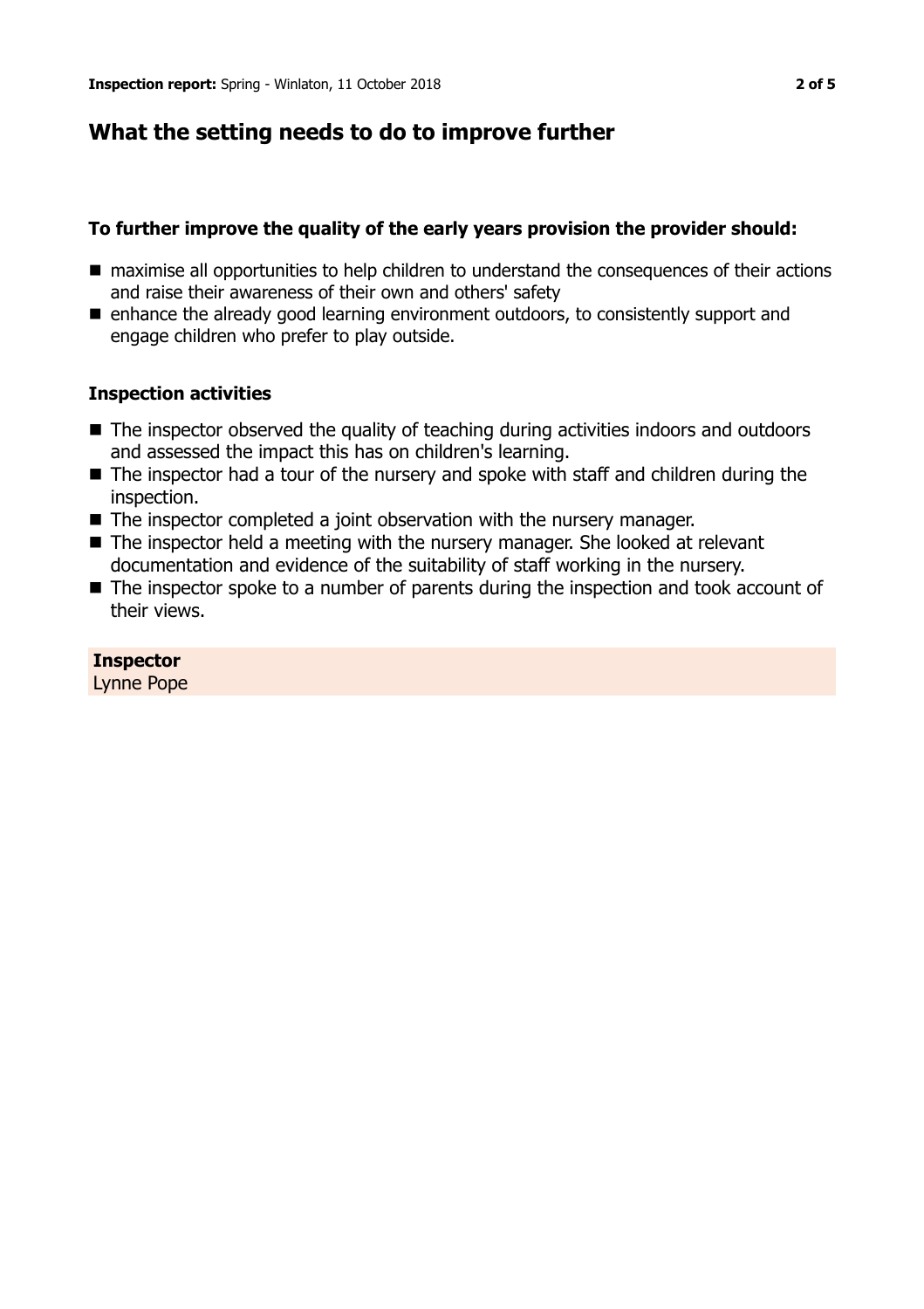# **Inspection findings**

#### **Effectiveness of leadership and management is good**

The arrangements for safeguarding are effective. Management and staff share a clear understanding of the procedures to follow if they have concerns about a child's welfare or development. Staff use robust risk assessments to help to reduce any possible hazards in the nursery. The deputy manager monitors groups of children's progress effectively. This means that she quickly identifies where some children may need additional help and provides targeted support to help to ensure they make progress. For example, she identified that there were gaps in children's developing early writing skills. This led to staff providing more opportunities for children to make marks both indoors and outdoors. The provider offers many opportunities to staff to access training. For example, staff have attended training regarding caring for babies. This helped staff to understand how babies learn and develop and the differences between how boys and girls learn.

#### **Quality of teaching, learning and assessment is good**

Staff are knowledgeable practitioners who are passionate about supporting children to develop new skills as they follow their natural interests. Staff support children to investigate and explore the world around them as they build their knowledge. For example, two-year-old children experiment with making sandcastles in the sand tray. Staff model what to do and children persevere and eventually manage successfully to make one on their own. This helps to promote children's self-esteem. They have great fun playing with coloured foam and discover that when they clap their hands it looks like snow. Children show high levels of engagement during their play and benefit from the high expectations of staff. Staff link stories to practical activities as they introduce a pumpkin to pre-school children to look at. Staff extend children's understanding by encouraging them to think about how it feels, looks and smells.

#### **Personal development, behaviour and welfare are good**

Children of all ages are settled and happy. They show good levels of confidence and motivation and approach their play with enthusiasm. All children successfully lead a healthy lifestyle. They enjoy nutritious meals and snacks, and have good opportunities to be physically active. Children learn about different healthy foods and enjoy playing with real vegetables and fruit in their imaginative play. They are encouraged to be independent throughout the daily routine. For example, with the help and encouragement of staff they learn how to put their own coats on and how to do the zip.

#### **Outcomes for children are good**

Children develop skills that prepare them well for their future learning, including school. They learn to cooperate, take turns and respect others. Children develop good pencil control and enjoy telling staff about what they have drawn. They develop good communication and language as they listen and recall events from stories. Mathematics is part of everyday learning, for instance, they count how many plates there are for children to use. Children make good progress in their learning.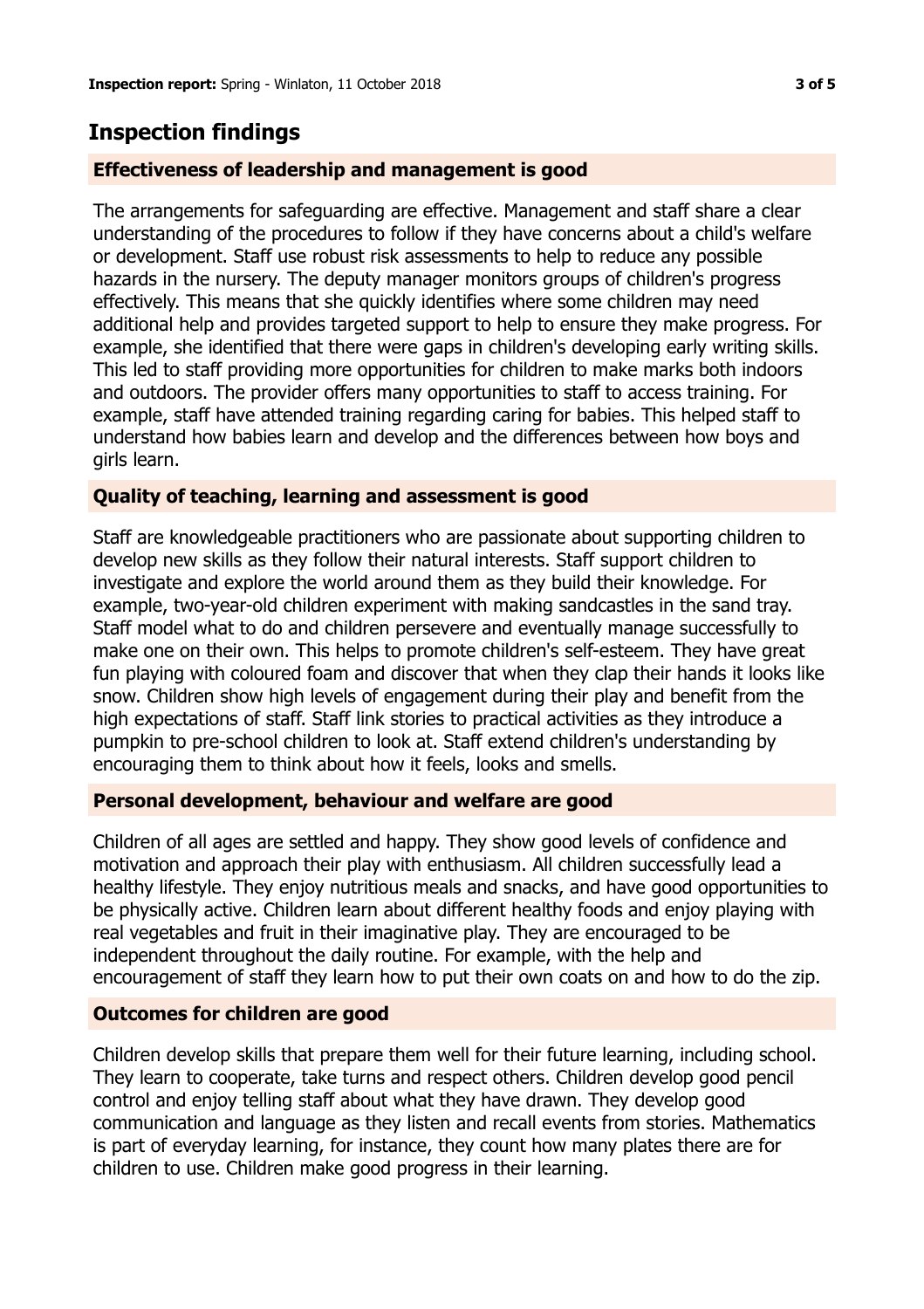### **Setting details**

| Unique reference number                             | EY539481                             |
|-----------------------------------------------------|--------------------------------------|
| <b>Local authority</b>                              | Gateshead                            |
| <b>Inspection number</b>                            | 10068139                             |
| <b>Type of provision</b>                            | Full day care                        |
| <b>Registers</b>                                    | Early Years Register                 |
| Day care type                                       | Childcare on non-domestic premises   |
| Age range of children                               | $1 - 4$                              |
| <b>Total number of places</b>                       | 54                                   |
| <b>Number of children on roll</b>                   | 60                                   |
| <b>Name of registered person</b>                    | Action For Children Developments Ltd |
| <b>Registered person unique</b><br>reference number | RP539433                             |
| Date of previous inspection                         | Not applicable                       |
| <b>Telephone number</b>                             | 01914144602                          |

Spring – Winlaton registered in 2016. The nursery employs nine members of childcare staff. Of these, eight staff hold appropriate early years qualifications at level 3 or above. The nursery opens from Monday to Friday, during term time. Sessions are from 8am until 6pm. The nursery provides funded early education for two-, three- and four-year-old children.

This inspection was carried out by Ofsted under sections 49 and 50 of the Childcare Act 2006 on the quality and standards of provision that is registered on the Early Years Register. The registered person must ensure that this provision complies with the statutory framework for children's learning, development and care, known as the early years foundation stage.

Any complaints about the inspection or the report should be made following the procedures set out in the guidance Complaints procedure: raising concerns and making complaints about Ofsted, which is available from Ofsted's website: www.ofsted.gov.uk. If you would like Ofsted to send you a copy of the guidance, please telephone 0300 123 4234, or email [enquiries@ofsted.gov.uk.](mailto:enquiries@ofsted.gov.uk)